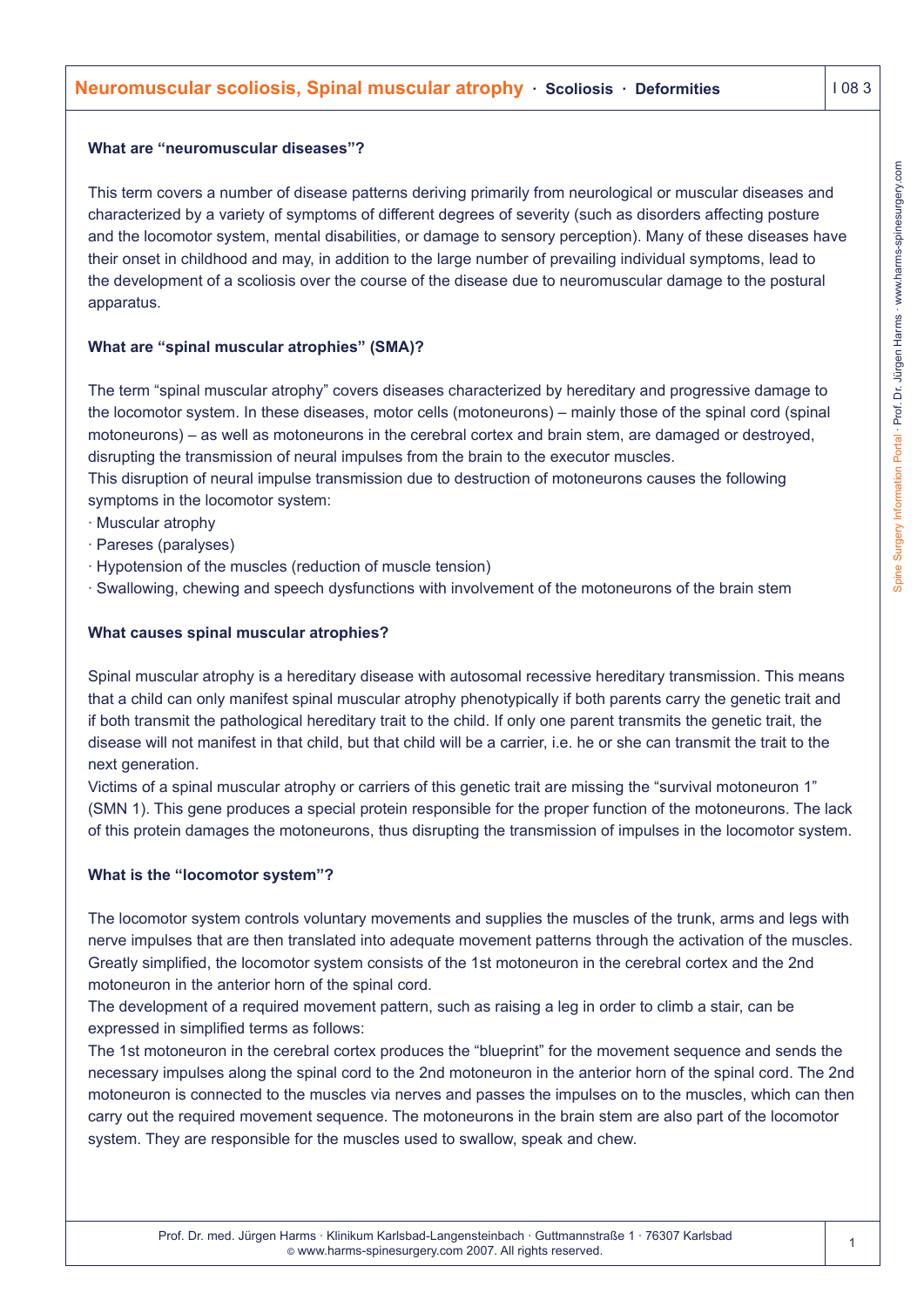

## **How are the muscular atrophies classified?**

Spinal muscular atrophies are classified in 4 groups (SMA type I-IV) that vary as to symptoms, progression, and prognosis. All of the muscles in the body may be affected, where the muscle groups close to the trunk such as the shoulder, back and pelvic muscles are usually affected the most. Muscle atrophy is usually more pronounced in the legs than in the arms.

**Type I SMA,** also known as Werdnig-Hoffmann disease or acute infantile SMA, shows the following symptoms:

- · Disease onset in the womb
- · Autosomal recessive heredity
- · Diagnosis prior to 6th month of life
- · Limited movement of fetus in uterus
- · Muscle tone greatly reduced ("floppy infant")
- · Frog-leg position
- · Weakness or absence of proprioceptive muscular reflexes
- · Notable fasciculations ("quivering") of the tongue
- · Muscle atrophy, mainly in the trunk
- · Onset usually around the pelvic girdle and thighs
- · Child incapable of learning to sit and walk
- · Suckling and swallowing disorders with risk of aspiration ("choking") of food, liquids, or saliva into the lungs, potentially causing pneumonia.
- · Respiratory dysfunctions up to and including respiratory paralysis due to weakening of the intercostal muscles responsible for moving the ribcage during breathing.
- · Formation of a bell-shaped thorax (bell-shaped deformation of the ribcage)
- · Deformities of the bony skeleton with formation of scoliosis, hyperlordosis, and foot deformities and malpositions
- · Decubitus ("bedsores")
- · Frequent lung infections
- · Low life expectancy, about 90% of these children do not survive to the age of 10 due to respiratory insufficiency.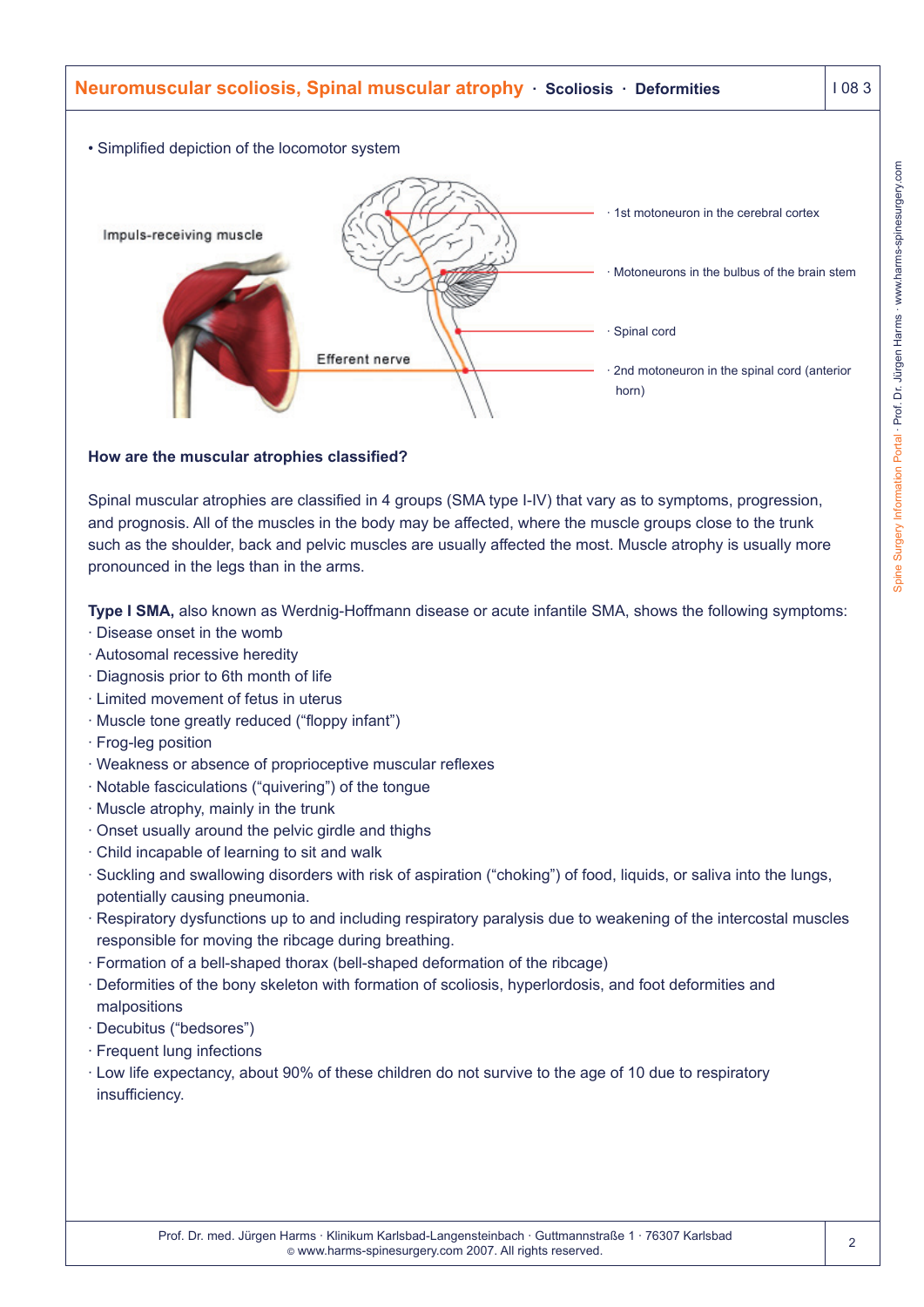# **Neuromuscular scoliosis, Spinal muscular atrophy · Scoliosis · Deformities | 108 3**

**Type II SMA,** chronic infantile or intermediate SMA exhibits the following symptoms:

- · Autosomal recessive heredity
- · Disease onset usually in the 1st year of life
- · Child can learn to sit unsupported
- · Walking only possible with help or walking devices
- · Tongue fasciculations and slight quivering of the fingers
- · Development of a scoliotic spinal deformity
- · Deformity of the ribcage
- · Swallowing disorders, rare
- · Disrupted food uptake
- · Atrophy of intercostal muscles with respiratory insufficiency
- · Pulmonary infections
- · Approx. 30% of these children live to the age of 10, few live longer than 20 years

**Type III SMA,** also known as juvenile SMA or Kugelberg-Welander disease, is characterized by:

- · In most cases autosomal recessive heredity, occasionally occurrs as new mutation
- · Variable disease onset (between the first year of life and late adolosence)
- · Disease onset usually in the muscles of the pelvic and shoulder girdles
- · No significant shortening of life expectancy
- · It is possible to walk without help, though the ability to stand or walk may be reduced once again by the progression of the disease.
- · Foot deformities
- · Joint contractures

#### **Type IV SMA,** adult SMA, exhibits the following symptoms:

- · As a rule, gradual onset after age 30
- · Varying levels of muscular weakness
- · Respiratory and glutitional muscles only rarely affected
- · Life expectancy not shortened

#### **How is spinal muscular atrophy diagnosed?**

- · Molecular genetic blood analysis to detect absence of the SMN 1 gene
- · Clinical and neurological examination to determeing muscular and reflex status and to distinguish it from other organic diseases
- · Muscle biopsy, a procedure in which tissue is removed from a muscle under local anesthesia. This tissue sample is examined under a microscope and can thus rule out other muscular diseases with different causes.
- Determination of velocity of nerve conduction and an electromyogram (EMG) are used to measure the electrical impulses carried by a nerve, the conduction velocity of the impulse, and the level of muscle receptivity to the impulse.
- · Measurement of creatine kinase (CK) levels, a muscle enzyme, is not very informative when confirming a diagnosis, since its levels may be either within the normal range or slightly elevated in a variety of forms of spinal muscular atrophy.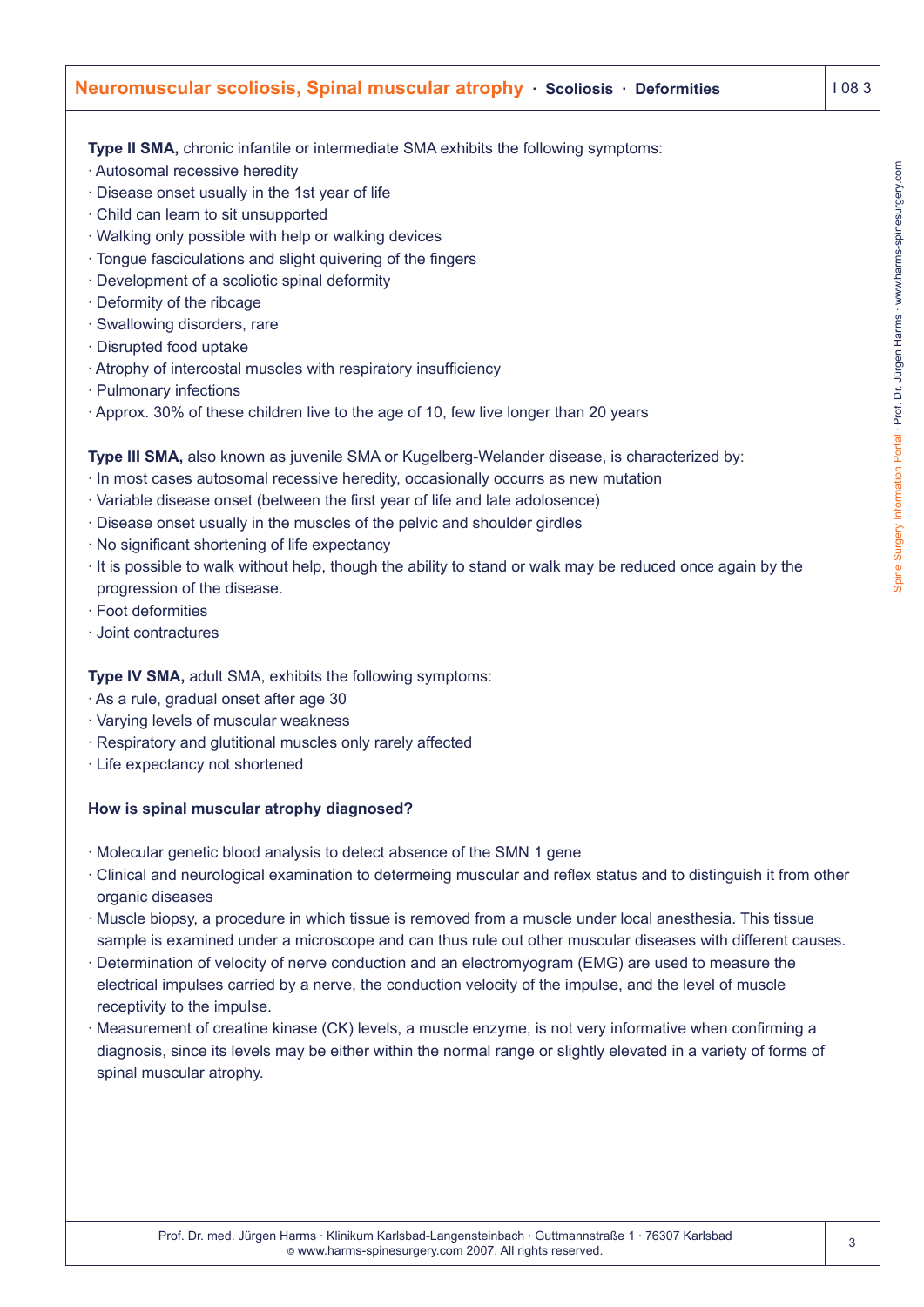## **How is spinal muscular atrophy treated?**

No causal treatment has yet been devised capable of curing spinal muscular atrophies. For this reason, it is important to make intensive use of those therapeutic measures that can enhance muscle strength or slow the progression of muscular weakness. Depending on the individual findings in each case, the following therapies can be effectively used within the framework of a therapy schedule formulated in cooperation with the parents, the patient, the physicians in charge of treatment and the therapists involved:

- · Physiotherapy to improve and preserve muscle function and for the treatment and prevention of muscle contractures (foreshortening)
- · Physical therapeutic applications (massages, cold/heat applications)
- · Electrotherapy (TENS, interferential current)
- · Ultrasonic treatments
- · Ergotherapy
- · Logopedic treatment, especially for treatment of swallowing disorders
- · Psychological care
- · Pain therapy
- · In cases of swallowing dysfunctions with insufficient food intake, the patient may have to be fed with a gastric tube. In most cases, a PEG (percutaneous endoscopic gastronomy) tube is implanted. In this method, a thin tube is inserted through the abdominal wall into the stomach under optical gastroscopic control, through which food can then be administered.
- · Treatment of respiratory dysfunctions

Due to the atrophy of the thoracic wall muscles, the secondary respiratory muscles, the diaphragm, and the weakness of the abdominal wall, respiratory function is more or less restricted. This may lead to oxygen deficiency. The limited mobility of the ribcage also results in insufficient physiological removal of secretions and mucus from the lungs, potentially resulting in repeated pulmonary infections.

For these reasons, it is important to monitor the pulmonary function parameters, improve mucus drainage from the lungs by means of specific respiratory and positioning therapy, and to treat existing lung infections with antibiotics. In cases of severe respiratory disorders, particular in children with type I SMA, mechanical support of respiratory function may become necessary.

· Orthopedic aids such as special sitting, standing, and walking aids and an environment adapted to the patient's handicap can improve and facilitate the individual situation, patient independence, and make caring for the patient easier.

# **Surgical treatment of a scoliosis**

Due to the existing muscular atrophies of the trunk muscles, the body statics change drastically, which is why patients with spinal muscular atrophy who are confined to a wheelchair often develop scoliosis. Since the conservative treatment of neuromuscular scolioses is of limited success, early surgery, before the respiratory and circulatory functions worsen, may be advisable.